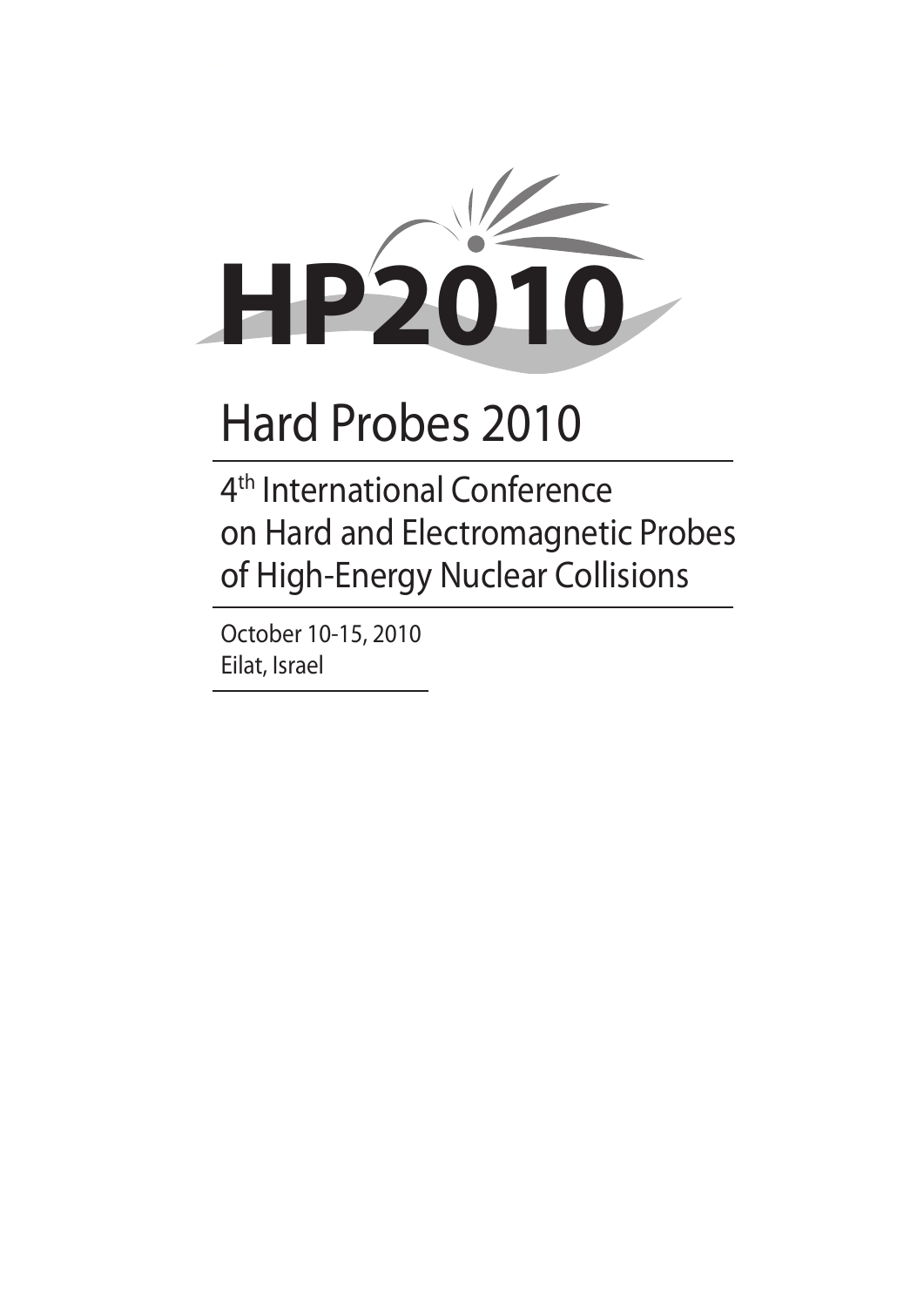4th International Conference on Hard and Electromagnetic Probes of High-Energy Nuclear Collisions

## **Program**

## **Sunday, 10 October 2010**

| Location:<br>Chair: |                    | 14:00-16:00 Student Lectures - I<br><b>Big Blue Hall - A</b><br>Elena Bratkovskaya                           |
|---------------------|--------------------|--------------------------------------------------------------------------------------------------------------|
| 14:00               | QCD basics         | Charles Gale (McGill University)                                                                             |
| 15:00               |                    | Experimental challenges in the measurement of electromagnetic probes<br>Tom Hemmick (Stony Brook University) |
|                     | 16:00 Coffee break |                                                                                                              |

#### **16:30-18:30 Student Lectures - II**

| l ocation: | <b>Big Blue Hall - A</b>                                                                   |
|------------|--------------------------------------------------------------------------------------------|
| Chair:     | James Dunlop                                                                               |
| 16:30      | Theoretical review of hard probes<br>Nestor Armesto (University of Santiago de Compostela) |
| 17:30      | Experimental review of hard probes<br>John Harris (Yale University)                        |

#### **19:00-21:00 Welcome Reception**

Location: *Pool Lawn floor "L"*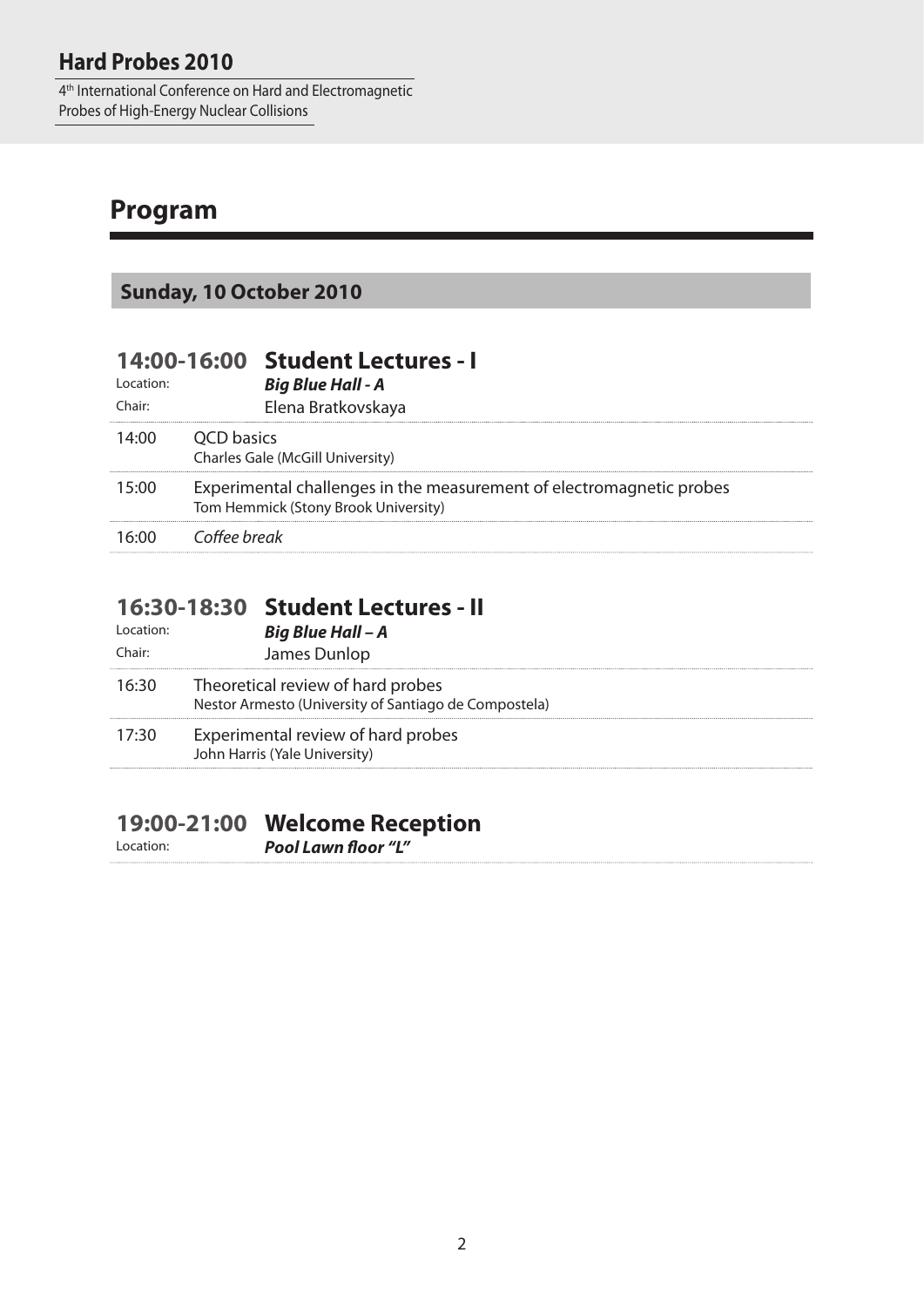4th International Conference on Hard and Electromagnetic Probes of High-Energy Nuclear Collisions

#### **Monday, 11 October 2010**

# **09:00-10:40 Plenary 1A**

| Location:<br>Chair: | <b>Big Blue Hall - A</b><br>Dmitri Kharzeev                                      |
|---------------------|----------------------------------------------------------------------------------|
| 09:00               | Welcome<br>Itzhak Tserruya (Weizmann Institute of Science, Rehovot)              |
| 09:10               | ALICE results from p+p collisions at the LHC<br>Karel Safarik (CERN)             |
| 09:40               | ATLAS results from p+p collisions at the LHC<br>Attilio Andreazza (INFN, Milano) |
| 10:10               | CMS results from $p+p$ collisions at the LHC<br>Hermine K. Woehri (LIP, Lisbon)  |
| $10-40$             | Coffee break                                                                     |

#### **11:10-12:40 Plenary 1B**

| l ocation:<br>Chair: | <b>Big Blue Hall - A</b><br>Xin-Nian Wang                                               |
|----------------------|-----------------------------------------------------------------------------------------|
| 11:10                | Jets reconstruction – theory<br>Gregory Soyez (CEA, Saclay)                             |
| 11:40                | Qhat and energy loss<br>Simon Caron-Huot (IAS, Princeton)                               |
| 12:10                | High $p_r$ correlations - review of experimental results<br><b>Gunther Roland (MIT)</b> |
| 12.40                | Lunch Break                                                                             |

## 14:00-16:00 Parallel IA: High p<sub>T</sub>, Jets and Correlations

| Location:<br>Chair: | <b>Big Blue Hall - A</b><br><b>Brian Cole</b>                                                                                                                                                                                           |
|---------------------|-----------------------------------------------------------------------------------------------------------------------------------------------------------------------------------------------------------------------------------------|
| 14:00               | Neutral pion inclusive spectra measured with ALICE<br>Dmitri Peressounko (Kurchatov Institute, Moscow)                                                                                                                                  |
| 14:20               | Underlying event and charged particle multiplicities in inelastic pp events with the<br>ATLAS detector<br>Behera Prafulla (University of Iowa)                                                                                          |
| 14:40               | Pi0 azimuthal anisotropy in Au+Au collisions from sqrt( $s_{NN}$ ) = 39-200 GeV from<br>PHENIX: collision energy, path-length dependence of jet-quenching and the role<br>of initial geometry<br>Xiaoyang Gong (Stony Brook University) |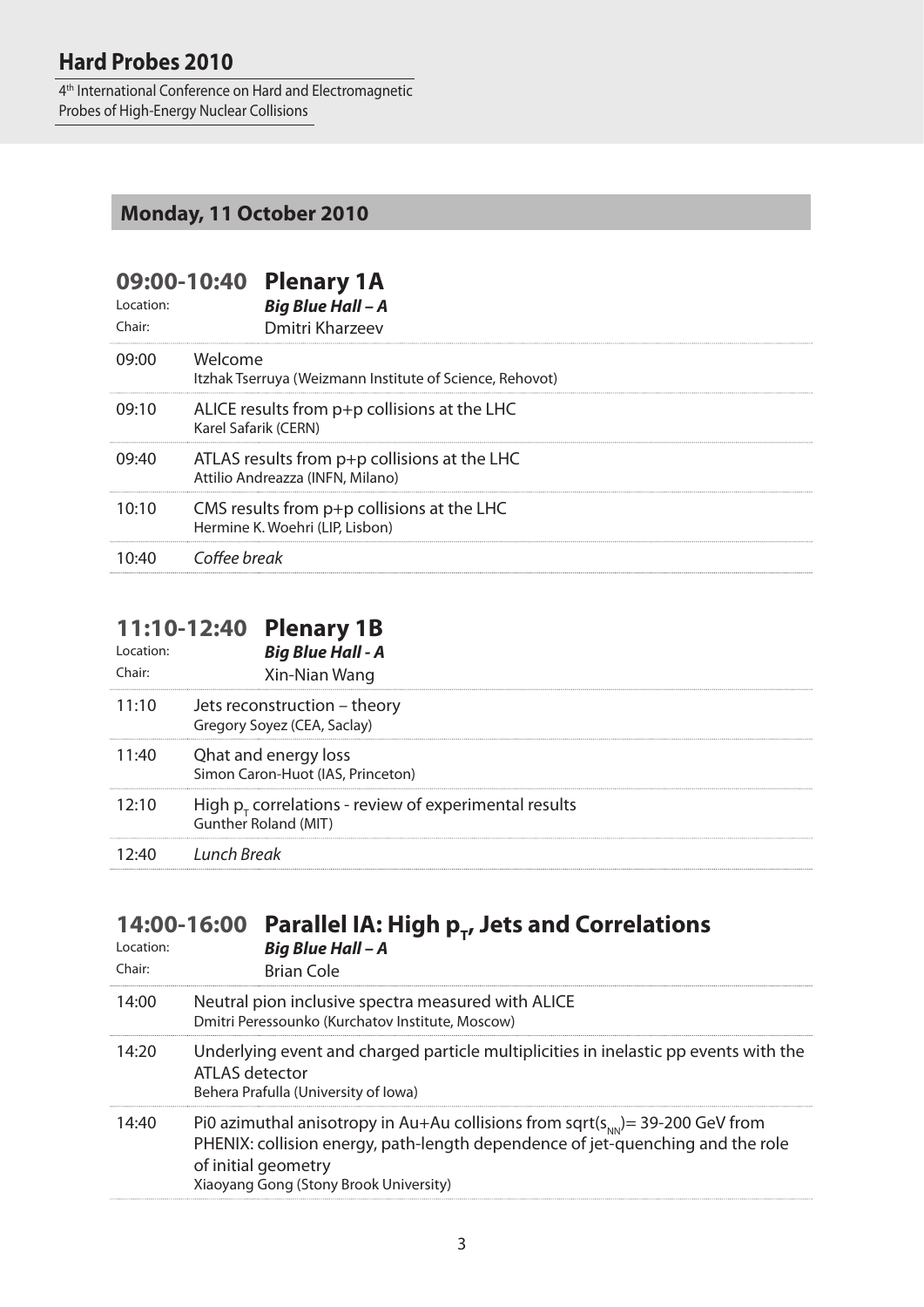#### 4th International Conference on Hard and Electromagnetic Probes of High-Energy Nuclear Collisions

| 15.00 | Qualitative and quantitative jet physics?<br>William Horowitz (Ohio State University)                                                       |
|-------|---------------------------------------------------------------------------------------------------------------------------------------------|
| 15:20 | Di-hadron correlations as a measure of $vn$ fluctuations<br>Paul Sorensen (BNL)                                                             |
| 15.40 | Charged particle yields and spectra in $p+p$ and heavy ion collisions with ATLAS at<br>the LHC<br>Jiri Dolejsi (Charles University, Prague) |
|       | Coffee Break                                                                                                                                |

### **14:00-16:00 Parallel IB: Initial Conditions**

| Location:<br>Chair: | <b>Big Blue Hall - B</b><br><b>Kirill Tuchin</b>                                                                                                                             |
|---------------------|------------------------------------------------------------------------------------------------------------------------------------------------------------------------------|
| 14:00               | Heavy ion collisions in $AdS_{\epsilon}$<br>Yuri Kovchegov (Ohio State University)                                                                                           |
| 14:20               | Analyzing the power spectrum of the "little bangs"<br>Agnes Mocsy (Pratt Institute, New York)                                                                                |
| 14:40               | Short range correlations and the EMC effect<br>Eli Piasetzky (Tel Aviv University)                                                                                           |
| 15:00               | Transverse energy measurements with the ALICE calorimeters<br>David Silvermyr (ORNL)                                                                                         |
| 15:20               | Recent results on QCD thermodynamics: lattice QCD versus Hadron Resonance<br>Gas model<br>Claudia Ratti (Wuppertal University)                                               |
| 15:40               | Forward and backward to mid-rapidity correlations measured in d+Au collisions at<br>sqrt( $s_{NN}$ )=200 GeV with the PHENIX detector<br>Zvi Citron (Stony Brook University) |
| 16:00               | Coffee Break                                                                                                                                                                 |
|                     |                                                                                                                                                                              |

## **14:00-16:00 Parallel IC: Photons and Dileptons**

| Location:<br>Chair: | Coral A<br><b>Wolfgang Cassing</b>                                                                                                                                              |
|---------------------|---------------------------------------------------------------------------------------------------------------------------------------------------------------------------------|
| 14:00               | Studying short lived sources of dileptons in baryonic matter with HADES<br>Andrej Kugler (Nuclear Physics Institute, Rez)                                                       |
| 14:20               | Measurements of low mass $e^+e^-$ pairs in $p+p$ and $Au+Au$ collisions with the HBD<br>upgrade of the PHENIX detector<br>Mihael Makek (Weizmann Institute of Science, Rehovot) |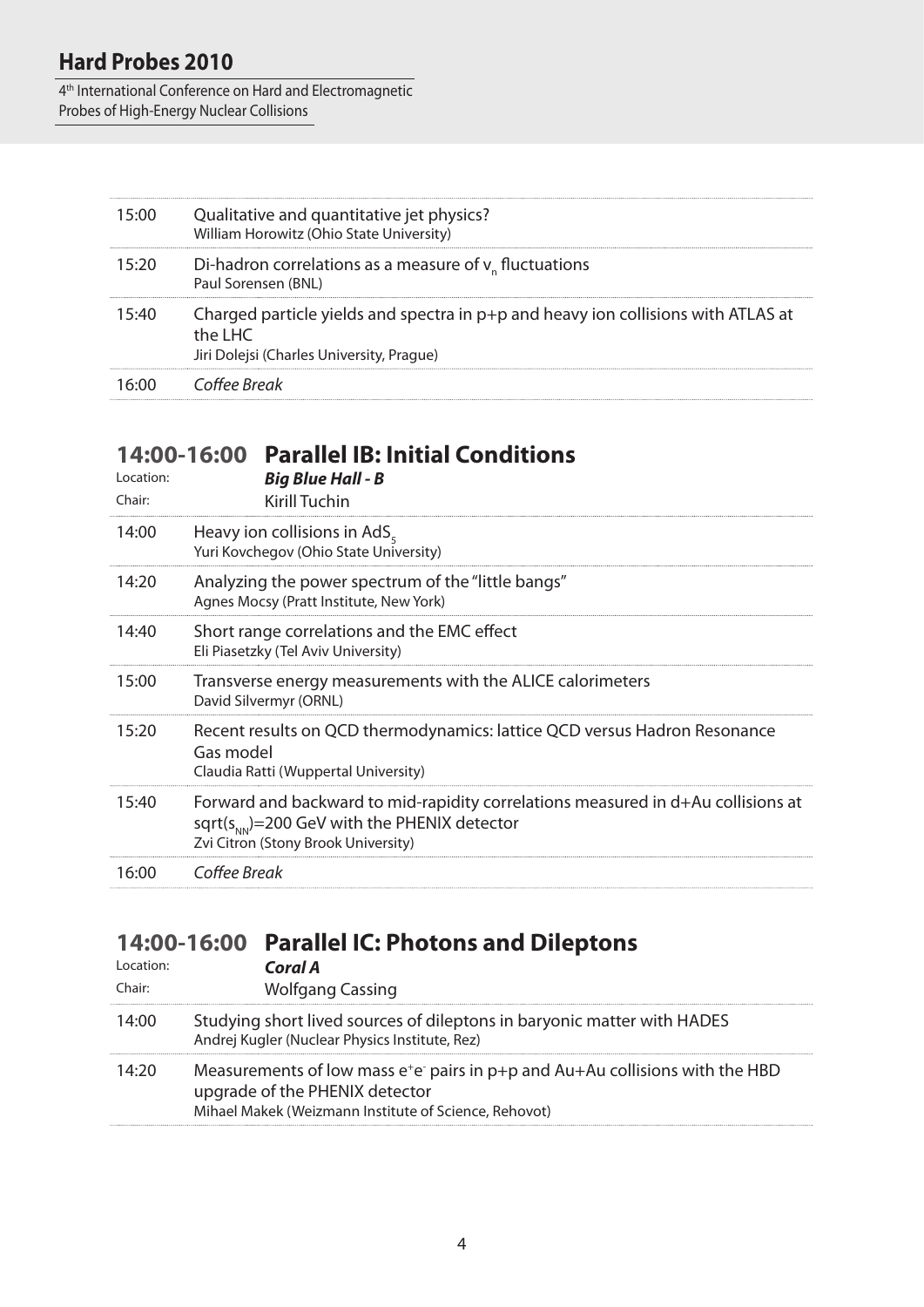#### 4th International Conference on Hard and Electromagnetic Probes of High-Energy Nuclear Collisions

| 14:40 | Dilepton production in p+p collisions at sqrt( $s_{NN}$ )=200 GeV<br>Lijuan Ruan (BNL)                                                                      |
|-------|-------------------------------------------------------------------------------------------------------------------------------------------------------------|
| 15:00 | Dilepton production in the strongly interacting Quark-Gluon-Plasma<br><b>Wolfgang Cassing (Giessen University)</b>                                          |
| 15:20 | e/m radiation from QGP with chromo-magnetic monopoles<br>Michael Lublinsky (Ben-Gurion University, Beer-Sheva)                                              |
| 15:40 | Pi0 and eta measurement with photon conversions in ALICE in proton-proton<br>collisions at sqrt(s) = $7$ TeV at LHC<br>Kathrin Koch (Heidelberg University) |
| 16:00 | Coffee Break                                                                                                                                                |

## **16:30-18:30 Parallel IIA: High p<sub>T</sub>, Jets and Correlations**

| Location:<br>Chair: | <b>Big Blue Hall - A</b><br>Harald Appelshaeuser                                                                           |
|---------------------|----------------------------------------------------------------------------------------------------------------------------|
| 16:30               | Testing the MC algorithm implementing the BDMPS formalism<br>Urs Wiedemann (CERN)                                          |
| 16:50               | QCD jet physics with the CMS detector at the LHC<br>Joanna Weng (ETH, Zurich)                                              |
| 17:10               | Direct jet reconstruction in $p + p$ and $Cu + Cu$ collisions at PHENIX<br>Yue Shi Lai (Columbia University)               |
| 17:30               | Full jet reconstruction in heavy ion collisions<br>Peter Jacobs (LBNL)                                                     |
| 17:50               | Monte-Carlo simulation of heavy-ion collisions<br>Bjoern Schenke (McGill University)                                       |
| 18:10               | Dynamical magnetic enhancement of light and heavy quark jet quenching at RHIC<br>Alessandro Buzzatti (Columbia University) |

## **16:30-18:30 Parallel IIB: Heavy Flavor**

| Location:<br>Chair: | <b>Big Blue Hall - B</b><br>Miklos Gyulassy                                                                                                   |
|---------------------|-----------------------------------------------------------------------------------------------------------------------------------------------|
| 16:30               | ATLAS J/psi studies<br>Camilia Maiani (INFN, Roma)                                                                                            |
| 16:50               | Recent PHENIX measurements of open heavy flavor decay electrons and their<br>correlations with hadrons<br>Jiayin Sun (Stony Brook University) |
| 17:10               | B/D contribution to non-photonic electrons and status of non-photonic electron $v2$<br>at RHIC<br>Gang Wang (UCLA)                            |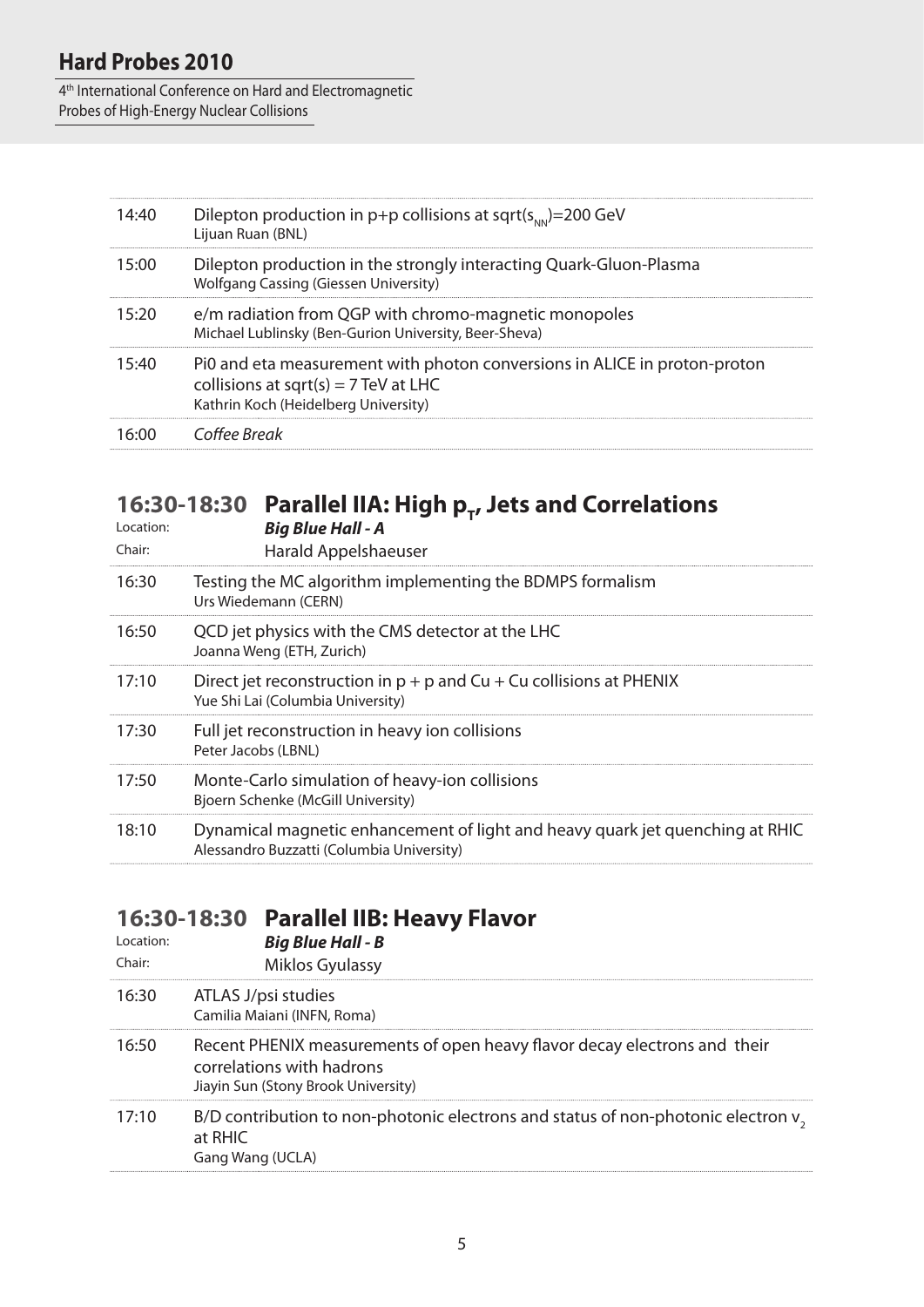4th International Conference on Hard and Electromagnetic Probes of High-Energy Nuclear Collisions

| 17:30 | Measurement of forward-rapidity heavy-flavour muons in proton-proton collisions<br>at sqrt(s) = $7 \text{ TeV}$ with ALICE<br>Diego Stocco (SUBATECH, Nantes) |
|-------|---------------------------------------------------------------------------------------------------------------------------------------------------------------|
| 17:50 | Cold nuclear matter effects on quarkonium production with extrinsic transverse<br>momentum<br>Andry Rakotozafindrabe (CEA, Saclay)                            |
| 18:10 | Langevin dynamics and energy loss for a heavy quark in a strongly coupled plasma<br>Edmond Iancu (IPhT, Saclay)                                               |

#### **16:30-18:30 Parallel IIC: Photons and Dileptons**

| Location:<br>Chair: | Coral A<br><b>Tom Hemmick</b>                                                                                                                   |
|---------------------|-------------------------------------------------------------------------------------------------------------------------------------------------|
| 16:30               | Direct photon-hadron correlations measured with the PHENIX detector<br>Megan Connors (Stony Brook University)                                   |
| 16:50               | Prompt and isolated photon capabilities of ALICE electromagnetic calorimeters<br>Raphaelle Ichou (Subatech, Nantes)                             |
| 17:10               | Direct photon and photon-jet measurement capability of the ATLAS experiment at<br>the LHC<br>Valeriy Pozdniakov (JINR, Dubna)                   |
| 17:30               | Photon reconstruction with CMS<br>Anna Falkiewicz (UCB, Lyon)                                                                                   |
| 17:50               | Measuring isotropization time quark gluon plasma from direct photon at RHIC<br>Lusaka Bhattacharya (Saha Institute of Nuclear Physics, Kolkata) |
| 18:10               | Direct photon production at RHIC and LHC<br>Fuming Liu (Central China Normal University, Wuhan)                                                 |

#### **18:45-19:45 Round Table I: Critical discussion on evidence for the CGC**

| Location:  | <b>Big Blue Hall - A</b>               |
|------------|----------------------------------------|
| Conveners: | David d'Enterria (CERN)                |
|            | Yuri Kovchegov (Ohio State University) |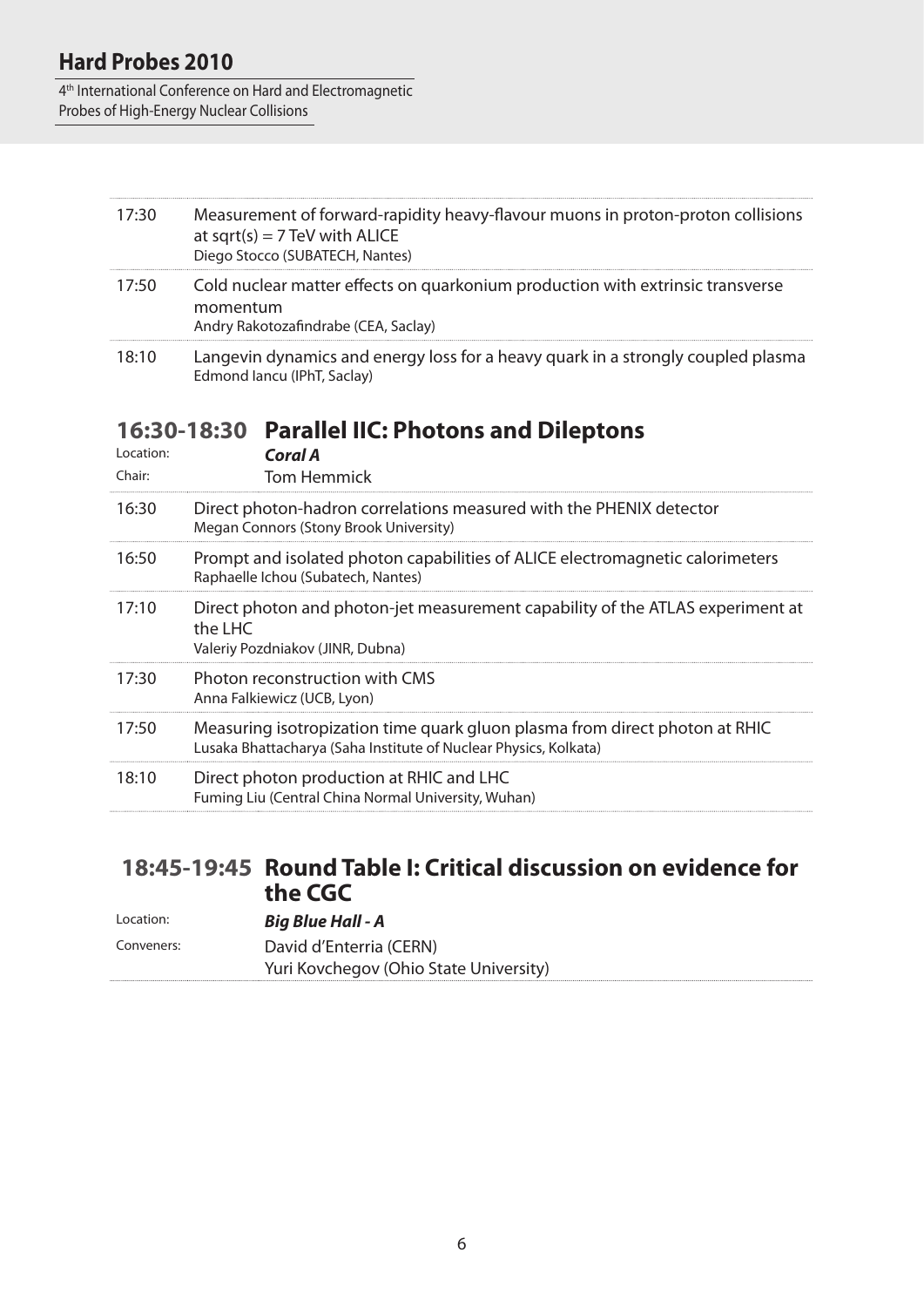4th International Conference on Hard and Electromagnetic Probes of High-Energy Nuclear Collisions

#### **Tuesday, 12 October 2010**

| Location: |              | 09:00-10:30 Plenary 2A<br><b>Big Blue Hall - A</b>                                                                      |
|-----------|--------------|-------------------------------------------------------------------------------------------------------------------------|
| Chair:    |              | <b>Horst Stoecker</b>                                                                                                   |
| 09:00     |              | Full jet tomography of high-energy nucleus-nucleus collisions<br>Ben-Wei Zhang (Central China Normal University, Wuhan) |
| 09:30     |              | Monte Carlo simulations of jet quenching in HI collisions<br>Korinna Zapp (Durham University)                           |
| 10:00     | models?      | TECHQM - What has been learned from the comparison of parton energy loss<br>Marco Van Leeuwen (Utrecht University)      |
| 10.30     | Coffee Break |                                                                                                                         |

#### **11:00-12:30 Plenary 2B**

| Energy loss of light quarks and gluons within AdS/CFT<br>11:00<br>Berndt Muller (Duke University)<br>STAR - Jet reconstruction, gamma-jet and multi-hadron correlations<br>11:30<br>Joern Putschke (Yale University)<br>PHENIX - Jet reconstruction, single and dihadrons and gamma-hadron<br>12:00<br>correlations<br>Jiangyong Jia (Stony Brook University and BNL)<br>Lunch Break<br>12:30 | l ocation:<br>Chair: | <b>Big Blue Hall - A</b><br>Barbara Jacak |
|-----------------------------------------------------------------------------------------------------------------------------------------------------------------------------------------------------------------------------------------------------------------------------------------------------------------------------------------------------------------------------------------------|----------------------|-------------------------------------------|
|                                                                                                                                                                                                                                                                                                                                                                                               |                      |                                           |
|                                                                                                                                                                                                                                                                                                                                                                                               |                      |                                           |
|                                                                                                                                                                                                                                                                                                                                                                                               |                      |                                           |
|                                                                                                                                                                                                                                                                                                                                                                                               |                      |                                           |

## 14:00-16:00 Parallel IIIA: High p<sub>T</sub>, Jets and Correlations

| Location:<br>Chair: | <b>Big Blue Hall - A</b><br>Michael Tannenbaum                                                                                             |
|---------------------|--------------------------------------------------------------------------------------------------------------------------------------------|
| 14:00               | Comparison of radiative energy loss models in a hot QCD medium<br>Marta Verweij (Utrecht University)                                       |
| 14:20               | Jet production cross-section and jet properties in pp at sqrt(s) = $7$ TeV with the<br>ATLAS detector<br>Esteban Fullana Torregrosa (CERN) |
| 14:40               | Measurements of di-jets in p+p and Au+Au in the STAR experiment<br>Elena Bruna (Yale University)                                           |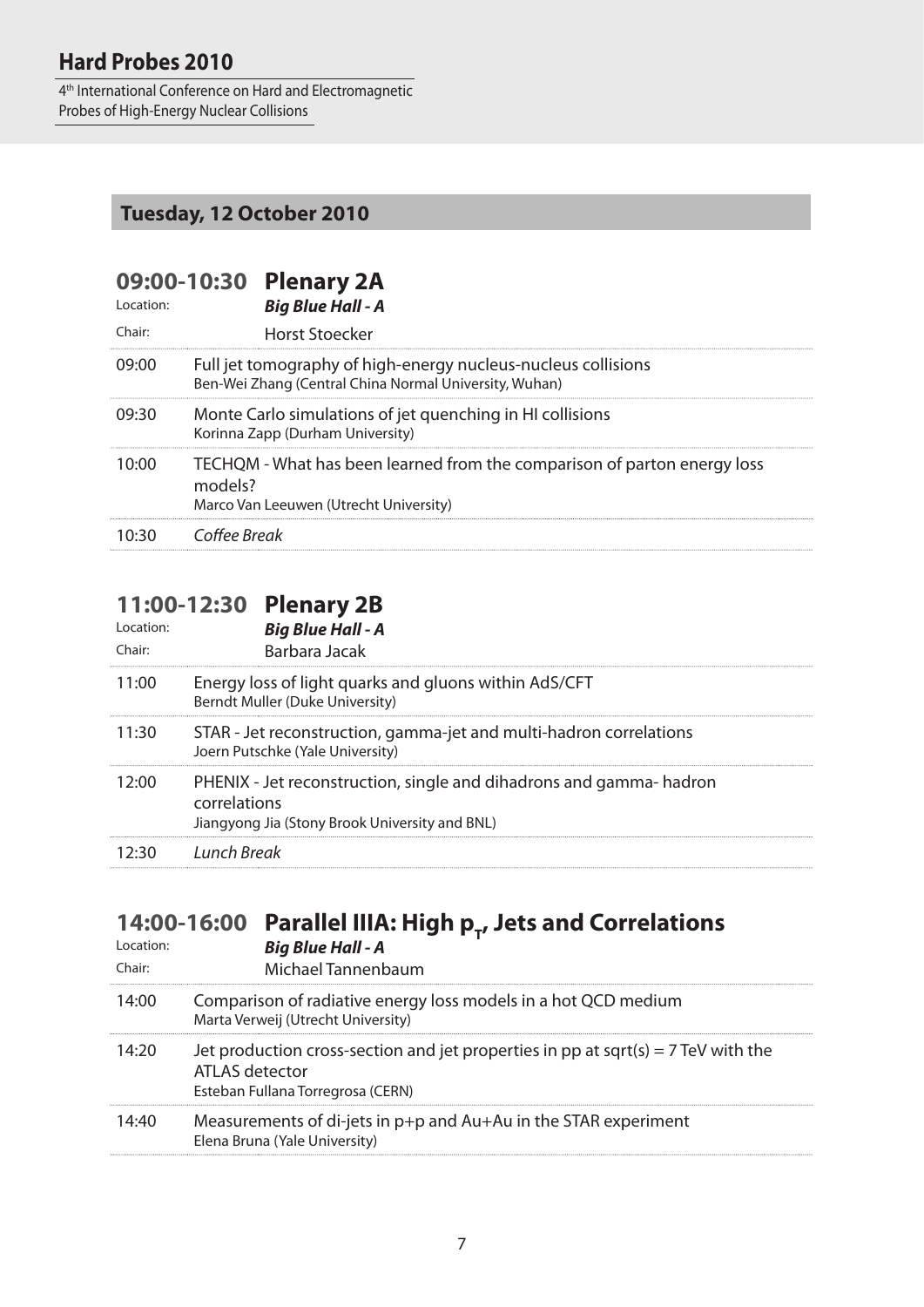#### 4th International Conference on Hard and Electromagnetic Probes of High-Energy Nuclear Collisions

| 15:00 | Nonconformal holography of jets in AA: heavy quark drag through the trace<br>anomaly<br>Andrej Ficnar (Columbia University) |
|-------|-----------------------------------------------------------------------------------------------------------------------------|
| 15:20 | Jets and underlying event measurements in p-p collisions at RHIC<br>Helen Caines (Yale University)                          |
| 15:40 | Decoherence and energy loss in QCD cascades in nuclear collisions<br>Andrei Leonidov (Lebedev Physical Institute, Moscow)   |

#### **14:00-16:20 Parallel IIIB: Future**

| Location:<br>Chair: | <b>Big Blue Hall - B</b><br><b>Berndt Mueller</b>                                               |
|---------------------|-------------------------------------------------------------------------------------------------|
| 14:00               | Nucleus-nucleus collision physics at FAIR<br>Horst Stöcker (GSI, Darmstadt)                     |
| 14:20               | Heavy ion program at NICA@JINR<br>Alexander Sorin (JINR, Dubna)                                 |
| 14:40               | The next decade of physics with PHENIX<br>Barbara Jacak (Stony Brook University)                |
| 15:00               | The next decade of physics with STAR<br>James Dunlop (Brookhaven National Laboratory)           |
| 15:20               | The heavy ion program of the CMS experiment<br>Sergey Petrushanko (Moscow State University)     |
| 15:40               | ATLAS HI program<br>Brian Cole (Columbia University)                                            |
| 16:00               | Prospects of first heavy ion physics with the ALICE experiment<br>Massimo Masera (INFN, Torino) |

## **14:00-16:00 Parallel IIIC: Heavy Flavor**

| Location:<br>Chair: | Coral A<br>Carlos Lourenco                                                                                                         |
|---------------------|------------------------------------------------------------------------------------------------------------------------------------|
| 14:00               | Heavy quarkonium production at forward rapidity in ALICE<br>Roberta Arnaldi (INFN, Torino)                                         |
| 14:20               | Latest results on charmonium suppression in p-A and A-A collisions at the<br><b>CERN-SPS</b><br>Enrico Scomparin (INFN, Torino)    |
| 14:40               | Initial state effects of J/psi production at RHIC energy: from deuteron-gold to<br>gold-gold<br>Marzia Clelia Nardi (INFN, Torino) |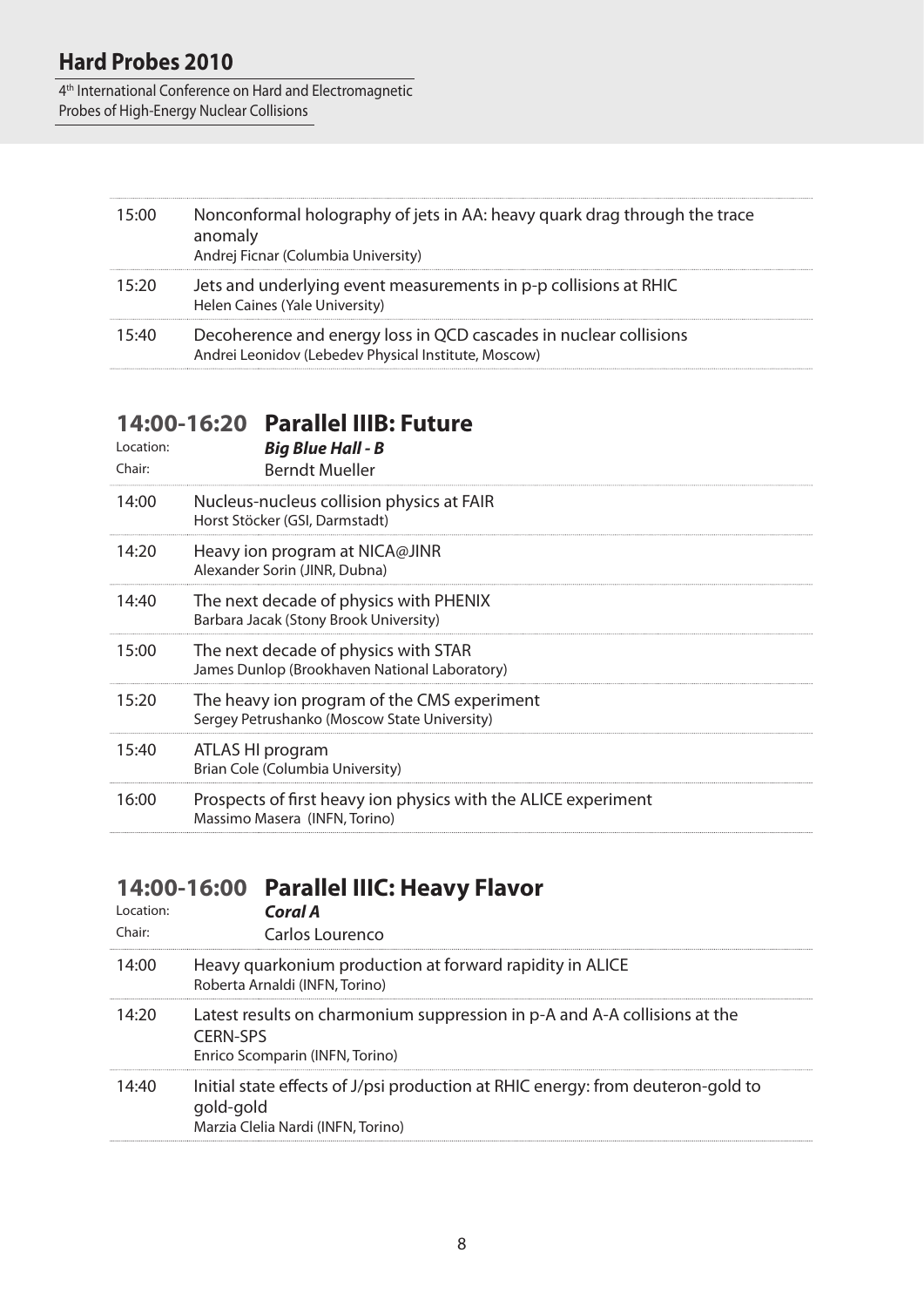4th International Conference on Hard and Electromagnetic Probes of High-Energy Nuclear Collisions

| 15:00 | J/psi production at high $p_{\tau}$ at STAR<br>Zebo Tang (Univerisity of Science and Technology of China)         |
|-------|-------------------------------------------------------------------------------------------------------------------|
| 15:20 | Charm and beauty production from fixed-target to LHC energies<br>Randy Nelson (UC Davis and LLNL)                 |
| 15:40 | Heavy quark dynamics and single-electron spectra in heavy-ion collisions<br>Andrea Beraudo (University of Torino) |

#### **16:30-18:00 Poster Session Cheese & Wine**

| Location: | <b>Foyer floor "B"</b> |  |
|-----------|------------------------|--|
|-----------|------------------------|--|

#### **18:00-19:30 Round Table II: Jet reconstruction in high background environment at RHIC and LHC** Location: *Big Blue Hall - A*

| Conveners: | Andreas Morsch (CERN)  |  |
|------------|------------------------|--|
|            | Mateusz Ploskon (LBNL) |  |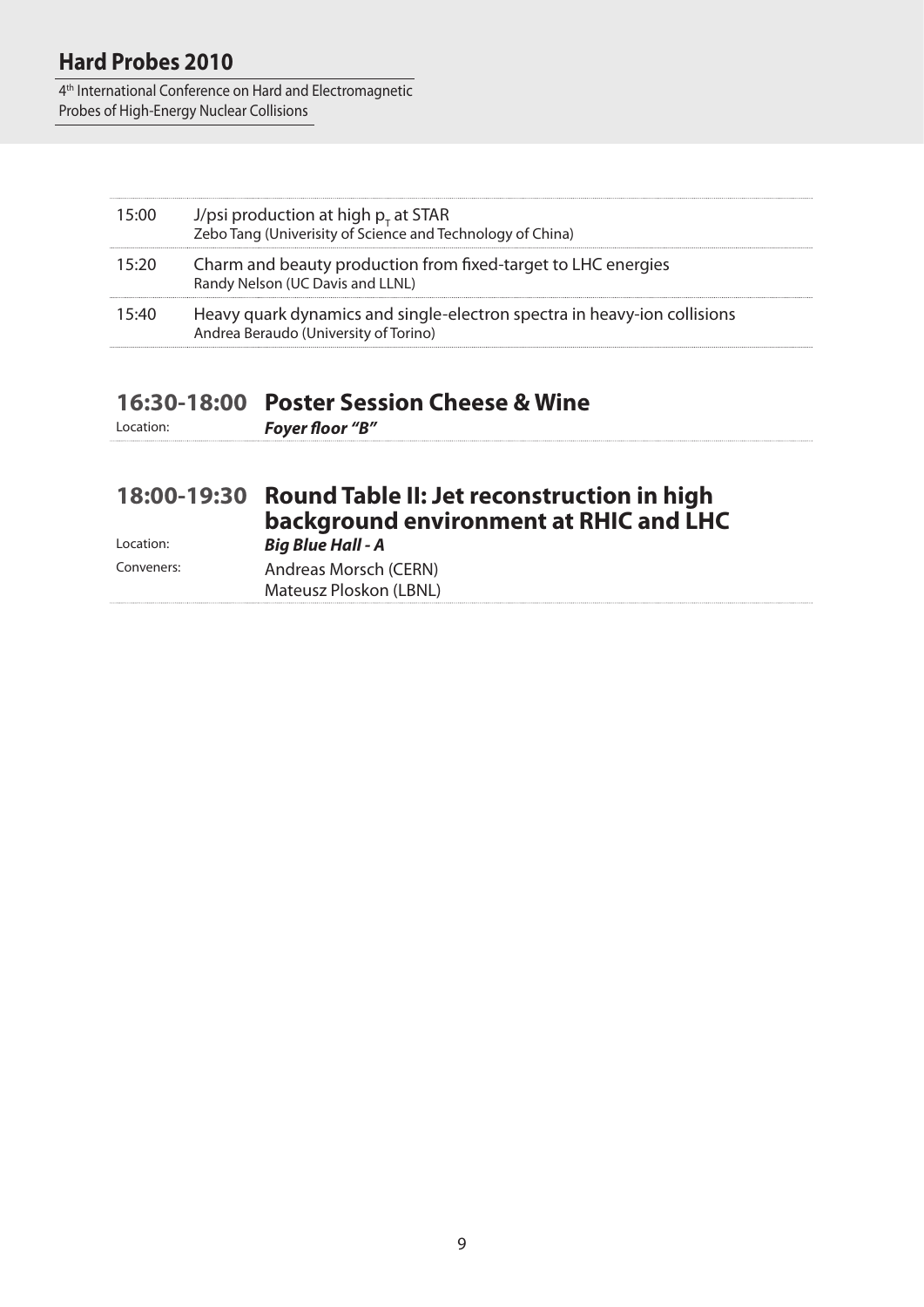4th International Conference on Hard and Electromagnetic Probes of High-Energy Nuclear Collisions

#### **Wednesday, 13 October 2010**

# **09:00-10:30 Plenary 3A**

| l ocation:<br>Chair: | <b>Big Blue Hall - A</b><br><b>John Harris</b>                                                              |
|----------------------|-------------------------------------------------------------------------------------------------------------|
| 09:00                | Quarkonium production<br>Fabio Maltoni (UCL)                                                                |
| 09:30                | J/psi suppression at forward rapidity in central d+Au collisions<br>Matt Wysocki (University of Colorado)   |
| 10:00                | STAR - Heavy flavor production and heavy flavor induced correlations at RHIC<br>Wei Xie (Purdue University) |
| 10.30                | Coffee Break                                                                                                |

#### **11:00-12:30 Plenary 3B**

| Location:<br>Chair: | <b>Big Blue Hall - A</b><br>Ramona Vogt                                                      |
|---------------------|----------------------------------------------------------------------------------------------|
| 11:00               | Heavy quark energy loss<br>Miklos Gyulassy (Columbia University)                             |
| 11:30               | Quarkonium production and polarization in pA<br>Pietro Faccioli (LIP Lisbon and CERN)        |
| 12:00               | Lattice, potential models, and analytical computations of quarkonia<br>Peter Petreczky (BNL) |
|                     | 12:30 Lunch Break                                                                            |

### **14:00-18:30 Free Afternoon / Excursion**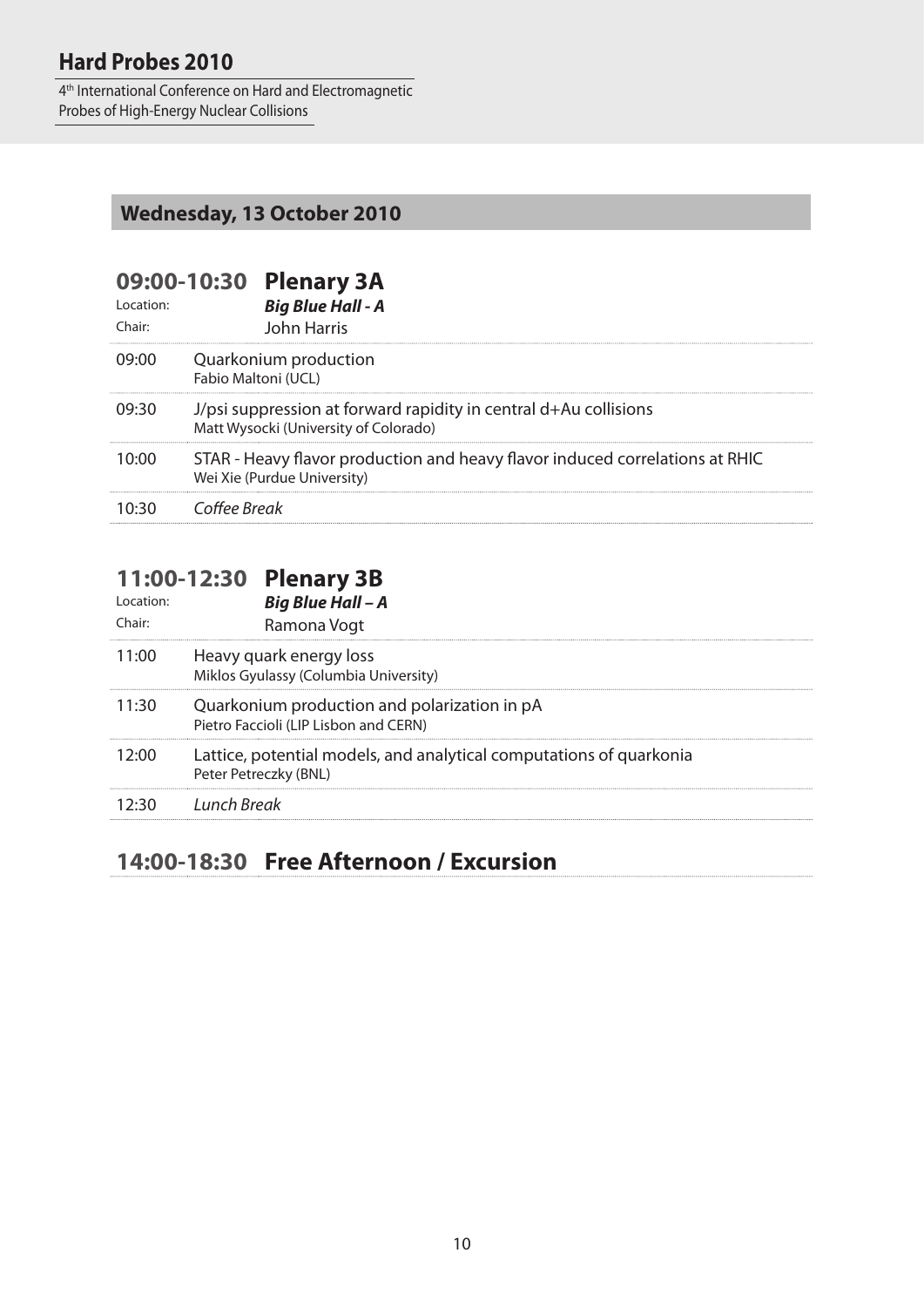4<sup>th</sup> International Conference on Hard and Electromagnetic Probes of High-Energy Nuclear Collisions

#### **Thursday, 14 October 2010**

# **09:00-10:30 Plenary 4A**

| l ocation:<br>Chair: | <b>Big Blue Hall - A</b><br><b>Charles Gale</b>                                                                         |
|----------------------|-------------------------------------------------------------------------------------------------------------------------|
| ∩9∙NN                | Photon production at RHIC-Theory<br>Jianwei Qiu (BNL and Stony Brook University)                                        |
| 09:30                | Theoretical view of SPS and RHIC dilepton measurements<br>Elena Bratkovskaya (Frankfurt Institute for Advanced Studies) |
| 10:00                | PHENIX-Photons and dileptons<br>Takao Sakaguchi (BNL)                                                                   |
|                      | Coffee Break                                                                                                            |

#### **11:00-12:30 Plenary 4B**

| Location:<br>Chair: | <b>Big Blue Hall - A</b><br><b>Thomas Ullrich</b>                                         |
|---------------------|-------------------------------------------------------------------------------------------|
| 11:00               | Strong vs weak coupling in the initial and final state<br>Jorge Casalderrey Solana (CERN) |
| 11:30               | Nuclear PDFs at NLO<br>Kari J. Eskola (University of Jyvaskyla)                           |
| 12:00               | Forward correlations and the ridge-theory<br>Cyrille Marquet (CERN)                       |
| 12.30               | Lunch Break                                                                               |

## 14:00-16:00 Parallel IVA: High p<sub>T</sub>, Jets and Correlations

| Location:<br>Chair: | <b>Big Blue Hall - A</b><br>Nestor Armesto                                                                                                                          |
|---------------------|---------------------------------------------------------------------------------------------------------------------------------------------------------------------|
| 14:00               | Back-to-back pair suppression at large transverse momentum in sqrt( $s_{nn}$ ) = 200<br>GeV Au+Au collisions at PHENIX<br>Michael McCumber (University of Colorado) |
| 14:20               | Jet studies in 200 GeV p+p and d+Au collisions from the STAR experiment at RHIC<br>Jan Kapitan (Nuclear Physics Institute, Rez)                                     |
| 14:40               | Modified DGLAP evolution for fragmentation functions in nuclei and QGP<br>Wei-Tian Deng (Frankfurt Institute for Advanced Studies)                                  |
| 15:00               | Jet-quenching and elliptic flow in heavy ion collisions within a pQCD based<br>partonic transport model<br>Oliver Fochler (University of Frankfurt)                 |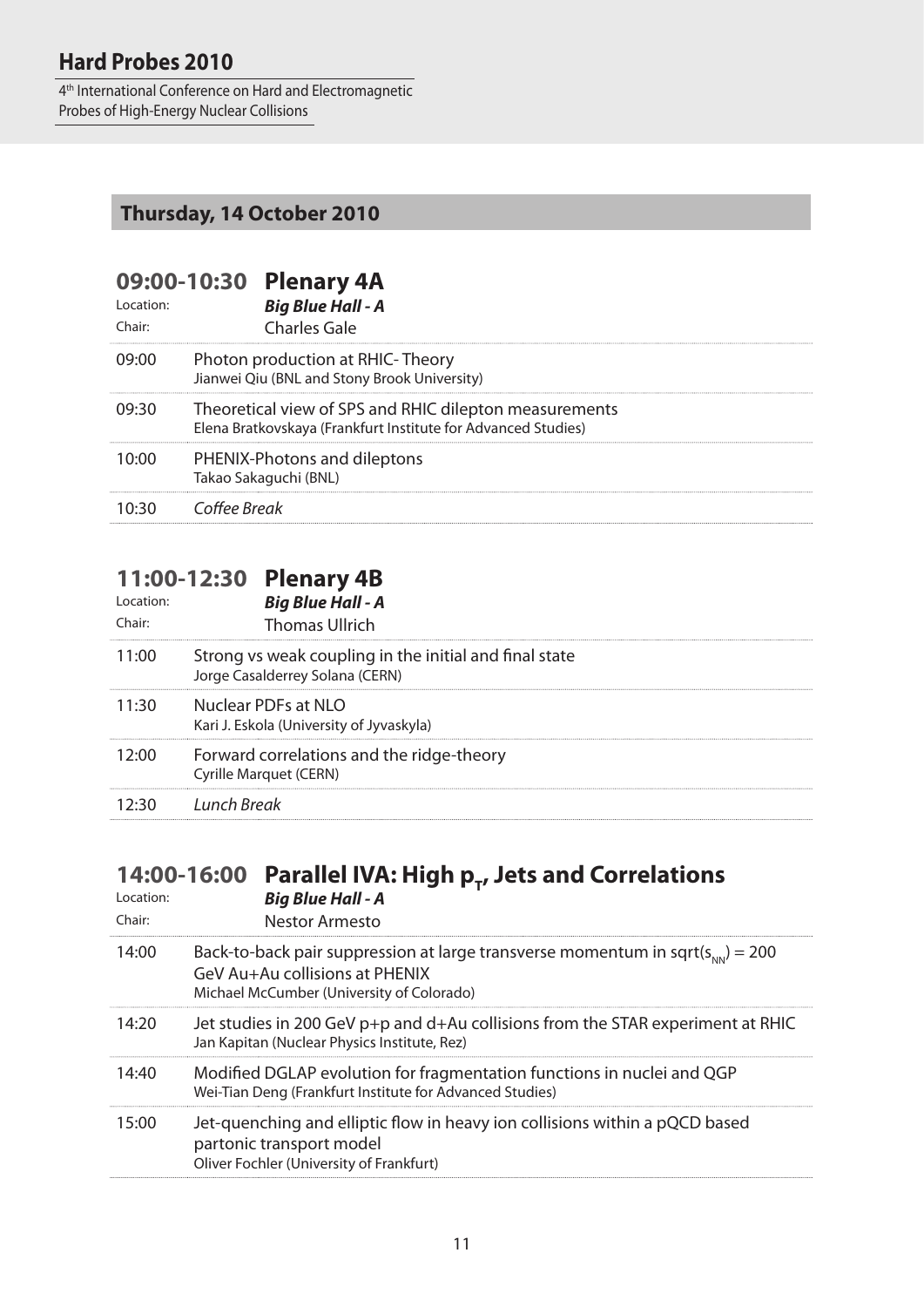4th International Conference on Hard and Electromagnetic Probes of High-Energy Nuclear Collisions

| 15:20 | Event-by-event jet quenching and higher Fourier moments of hard probes<br>Rainer Fries (Texas A&M University and RBRC) |
|-------|------------------------------------------------------------------------------------------------------------------------|
| 15.40 | Tagged jets and jet reconstruction as a probe of QGP induced partonic energy loss<br>Richard Neufeld (LANL)            |
| 16:00 | Coffee Break                                                                                                           |

#### **14:00-16:00 Parallel IVB: Heavy Flavor**

| Location:<br>Chair: | <b>Big Blue Hall - B</b><br><b>Enrico Scomparin</b>                                                                                                         |
|---------------------|-------------------------------------------------------------------------------------------------------------------------------------------------------------|
| 14:00               | Inclusive heavy flavor electron spectrum from proton-proton collisions at sqrt(s)=7<br>TeV measured with ALICE at LHC<br>Silvia Masciocchi (GSI, Darmstadt) |
| 14:20               | Measurements of inclusive beauty production at sqrt(s) = $7$ TeV with the CMS<br>experiment<br>Vincenzo Chiochia (University of Zurich)                     |
| 14:40               | \$\Upsilon\$ production in p+p, d+Au, Au+Au collisions at \$\sqrt{{S}_{NN }} = \$ 200<br>GeV in STAR<br>Rosi Reed (UC Davis)                                |
| 15:00               | Production, elliptic flow and energy loss of heavy quarks at RHIC and LHC within a<br>partonic transport model<br>Jan Uphoff (Frankfurt University)         |
| 15:20               | Heavy quark energy loss in high multiplicity proton proton collision at LHC<br>Sascha Vogel (Subatech, Nantes)                                              |
| 15:40               | J/psi production and absorption in p-nucleus and d-Au collisions<br>Ramona Vogt (LLNL and UC Davis)                                                         |
| 16:00               | Coffee Break                                                                                                                                                |

## **16:30-18:30 Parallel VA: High p<sub>T</sub>, Jets and Correlations**

| Location:<br>Chair: | <b>Big Blue Hall - A</b><br><b>Carsten Greiner</b>                                                                                          |
|---------------------|---------------------------------------------------------------------------------------------------------------------------------------------|
| 16:30               | Jet quenching parameter via Soft Collinear Effective Theory (SCET)<br>Francesco D'Eramo (MIT)                                               |
| 16:50               | Does the pQCD picture of hard scattering phenomena still hold in p+p collisions at<br>$sqrt(s) = 7 TeV$ ?<br>Jan Rak (Jyvaskyla University) |
| 17:10               | On angular ordering in medium-induced radiation<br>Konrad Tywoniuk (Santiago de Compostela University)                                      |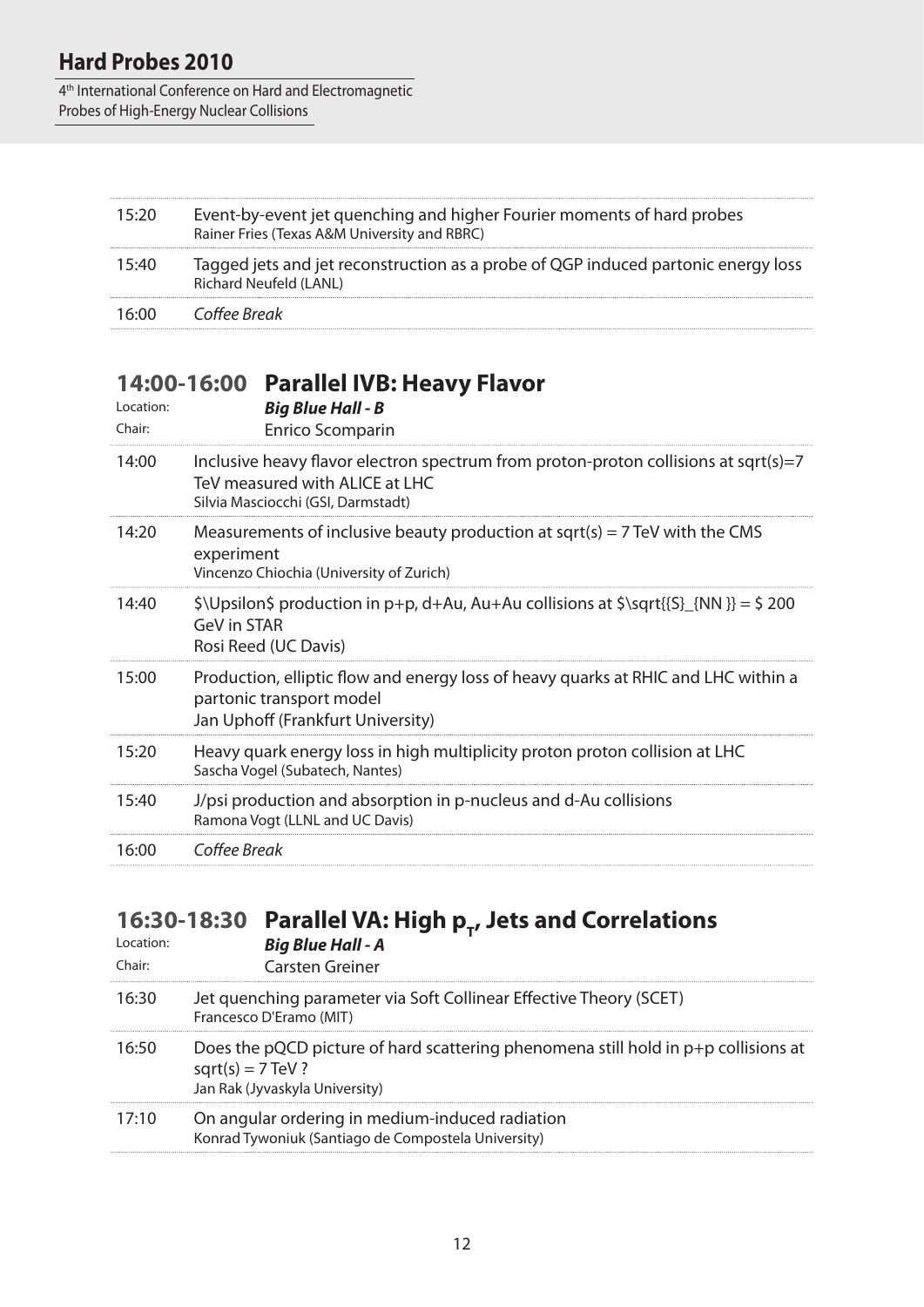4<sup>th</sup> International Conference on Hard and Electromagnetic Probes of High-Energy Nuclear Collisions

| 17:30 | Mach cone induced by gamma-triggered jets in high-energy heavy-ion collisions<br>Xin-Nian Wang (LBNL)                                                         |
|-------|---------------------------------------------------------------------------------------------------------------------------------------------------------------|
| 17:50 | Quark splitting in non-trivial QCD vacuum<br>Hongxi Xing (LBNL)                                                                                               |
| 18:10 | Measurement of forward jets, forward energy flow and diffractive events with CMS<br>at highest energies<br>German Martinez (Florida International University) |

## **16:30-18:30 Parallel VB: Initial State**

| Location:<br>Chair: | <b>Big Blue Hall - B</b><br>Kari J. Eskola                                                                                                   |
|---------------------|----------------------------------------------------------------------------------------------------------------------------------------------|
| 16:30               | Small-x physics at the Large Hadron-Electron Collider<br>Nestor Armesto (Santiago de Compostela University)                                  |
| 16:50               | Elliptic flow in ideal hydrodynamics with fluctuating initial conditions<br>Hannu Holopainen (University of Jyväskylä)                       |
| 17:10               | Small-x DIS in the NLO<br>Ian Balitsky (JLab and ODU)                                                                                        |
| 17:30               | AAMQS: a non-linear QCD phenomenological tool<br>José Guilherme Milhano (Centra-IST, Lisbon)                                                 |
| 17:50               | Testing factorization in pA collisions at the LHC<br>Paloma Quiroga-Arias (Santiago de Compostela University)                                |
| 18:10               | Rapidity and centrality dependence of azimuthal correlations in deuteron-gold<br>collisions at RHIC<br>Kirill Tuchin (Iowa State University) |